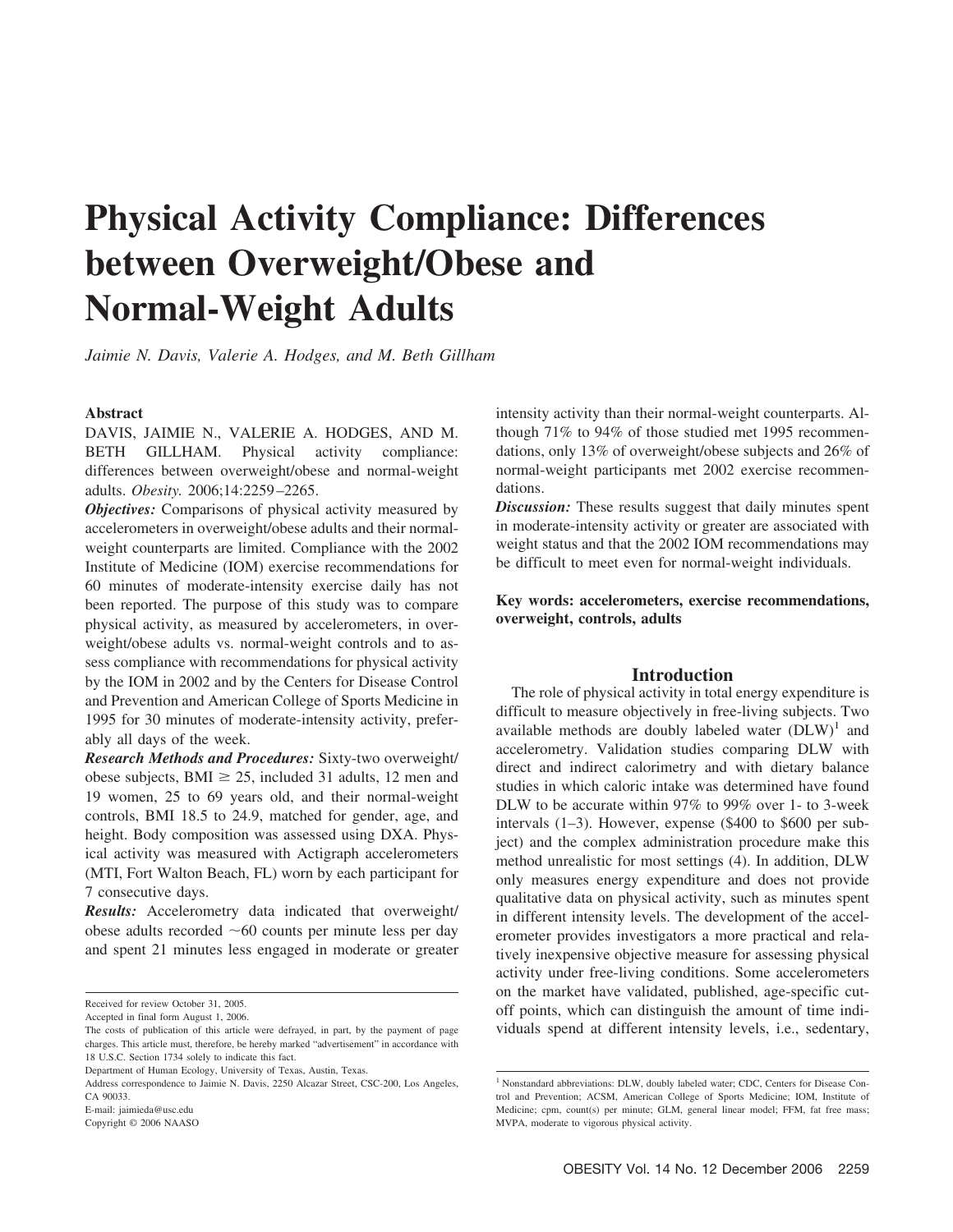moderate, hard, and very hard (5). Studies have shown that these cut-off ranges are highly accurate in assessing moderate-intensity activity under free-living conditions (6,7). The data also allow assessment of whether individuals are meeting recommended physical activity objectives for moderate-intensity exercise.

In 1995, the Centers for Disease Control and Prevention (CDC) and the American College of Sports Medicine (ACSM) established physical activity recommendations for health benefits of at least 30 minutes of moderate-intensity activity, preferably all days of the week (8). National data collected from 1990 to 1998 by the CDC revealed a 25% compliance rate among American adults; 29% of those surveyed reported no leisure time regular physical activity (9). In 2002, the Food and Nutrition Board of the National Institute of Medicine (IOM) increased recommendations for physical activity to at least 60 minutes of moderate intensity every day of the week because of the benefits of activity in weight management (10). To date, there are few reports on compliance with the 2002 recommendations and none comparing the difference between compliance for overweight/ obese vs. normal-weight adults. However, because few adults met the less stringent 1995 physical activity recommendations, it is unlikely that many are meeting the new standard. Therefore, the present study was designed to compare time spent in activity of moderate intensity or greater by these two groups and to compare the percentage of individuals from each group meeting the 1995 and 2002 recommendations for physical activity.

# **Research Methods and Procedures**

### *Subjects*

Subjects were recruited by posting flyers at local gyms, hospitals, sporting activities, and health centers and by sending out a campus-wide e-mail to University faculty and staff. More than 90% of the participants were recruited through the campus-wide e-mail to faculty and staff. Subjects were 62 adults, 25 to 69 years old, 31 of whom were overweight or obese with a BMI  $\geq$  25 (27 to 41) kg/m<sup>2</sup> and 31 normal-weight subjects with a BMI of 18.5 to 24.9 matched for gender, height  $(\pm 1$  inch), and age  $(\pm 1$  year). Subjects received no financial compensation; instead, they participated with the sole incentive of receiving their test results, and all participants completed the study. Subjects were provided the study protocol, approved by University Internal Review Board, before signing a consent form.

# *Anthropometrics, Body Composition, and Health History*

Most data collection, other than accelerometry, took place in a laboratory on the university campus during a single 2-hour appointment. After subjects completed consent forms, height and weight were measured using a physician scale (Detecto, Webb City, MO) and stadiometer (Seca, Columbus, OH), with participants wearing light clothing and shoes removed. Subjects completed a short demographic and health history questionnaire that included questions about occupation and past medical history. None of the subjects were or had been involved in any weight loss or physical activity program 1 year before participation in this study. As for occupation, most participants reported being teachers, students, or administration workers. Body composition was measured by licensed medical radiological technologists using the Prodigy Pro DXA (Encore 2002 software; GE Medical Systems LUNAR, Madison, WI).

#### *Physical Activity*

Accelerometers were employed to measure physical activity. Participants wore the ActiGraph (MTI, Fort Walton Beach, FL) for 24 hours a day for 7 consecutive days. Numerous validation studies have shown that the Computer Science and Applications ActiGraph provides accurate and reliable data for assessing physical activity (5,6,11–14). Subjects were instructed to wear the ActiGraph in the same location on their waist every day. A protective pouch and an elastic belt and clip, both worn at the waist, were provided to each subject to aid in proper placement of the ActiGraph and to accommodate subject preference and comfort. Subjects were asked to complete a written log of any times and/or activities when the ActiGraph was not worn, e.g., swimming and water skiing. Physical activity, i.e., counts and intensity minutes, from these additional activities was calculated using the compendium of physical activities (15).

Accelerometer data were recorded and stored on a minute-by-minute basis and later downloaded to a computer using a reader interface unit. Activity data were processed and analyzed with the use of a Microsoft ActiSoft program (ActiSoft version 3.2) (5) and expressed as count(s) per minute (cpm) per day. Previous studies have employed regression equations, using physical activity counts and indirect calorimetry data, to determine the metabolic cost, i.e., metabolic equivalent, corresponding to activity count data (5). Based on the metabolic equivalent system, the counts were converted into minutes spent in different intensity levels, i.e., light, moderate, hard, and very hard.

#### *Statistics*

Data were analyzed using the SPSS/PC statistical program (version 11.0 for Mac OS X; SPSS, Inc., Chicago, IL). Subjects were categorized by weight status (normal weight, overweight, and obese). Unadjusted general linear models (GLMs) were used to examine differences in physical activity among overweight and obese adults. Differences between weight groups (overweight/obese vs. normal-weight adults) and gender groups on physical characteristics, accelerometer counts, and minutes spent in various intensity levels were analyzed with two (female, male)  $\times$  two (overweight/obese, normal weight) GLMs, with fat free mass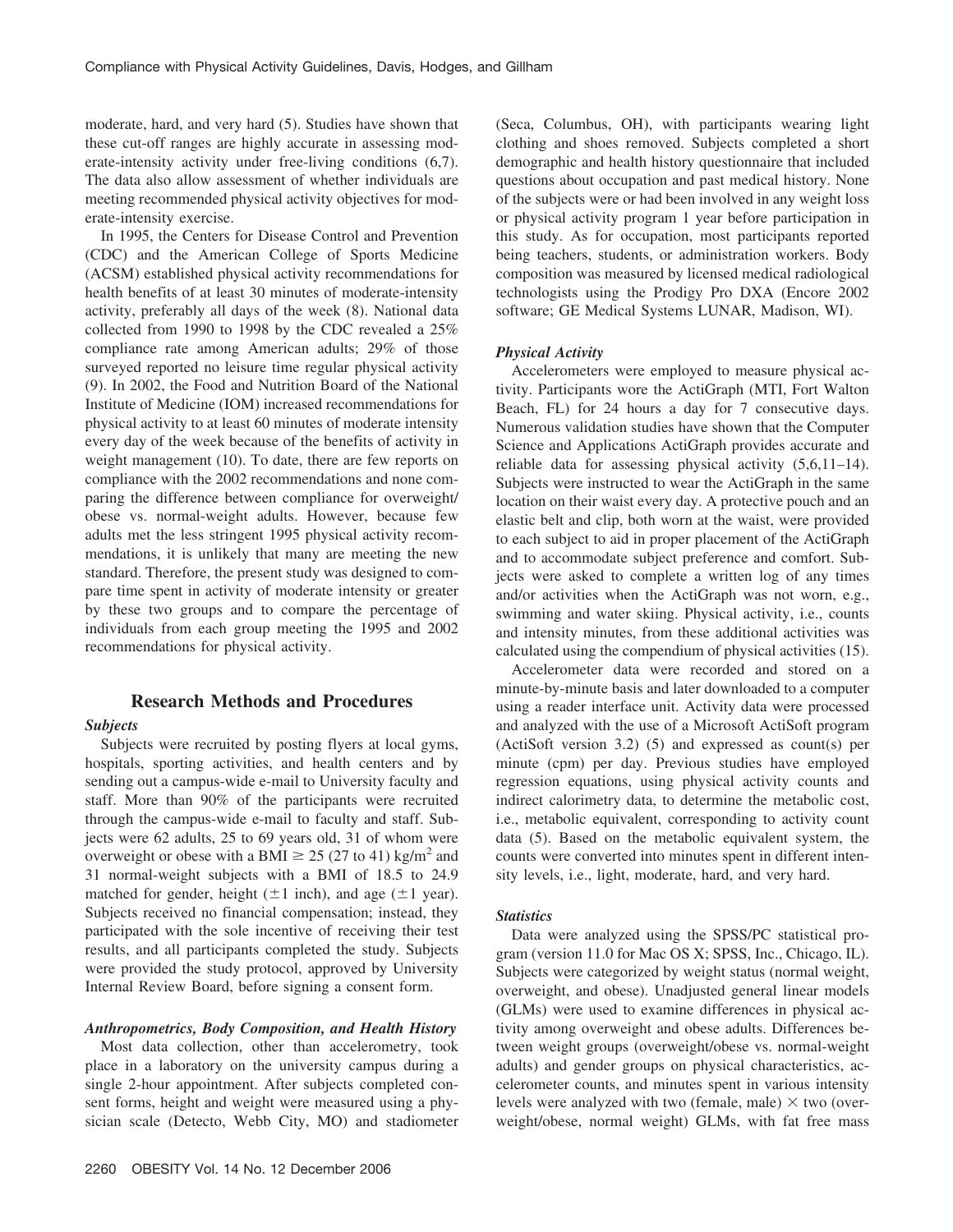|                 |                  | Overweight/obese group    |                                                                                                   | Normal-weight group |                           |                  |  |  |
|-----------------|------------------|---------------------------|---------------------------------------------------------------------------------------------------|---------------------|---------------------------|------------------|--|--|
|                 |                  |                           | Total $(n = 31)$ Men $(n = 12)$ Women $(n = 19)$ Total $(n = 31)$ Men $(n = 12)$ Women $(n = 19)$ |                     |                           |                  |  |  |
| Age (years)     | $44.0 \pm 11.9$  | $42.5 \pm 9.1$            | $44.9 \pm 13.5$                                                                                   | $43.6 \pm 12.0$     | $41.8 \pm 8.7$            | $44.8 \pm 13.7$  |  |  |
| Height (cm)     | $169.1 \pm 9.1$  | $178.3 \pm 6.4^{\dagger}$ | $163.2 \pm 4.4^{\dagger}$                                                                         | $171.0 \pm 9.0$     | $180.5 \pm 5.4^{\dagger}$ | $165.0 \pm 4.3$  |  |  |
| Weight (kg)     | $94.7 \pm 14.3*$ | $105.3 \pm 9.4^{\dagger}$ | $87.9 \pm 12.7$ †                                                                                 | $66.5 \pm 11.3*$    | $78.5 \pm 7.7$ †          | $58.8 \pm 4.1$ † |  |  |
| BMI $(kg/m^2)$  | $33.0 \pm 3.3^*$ | $33.1 \pm 1.7$            | $32.9 \pm 4.1$                                                                                    | $22.5 \pm 1.5^*$    | $23.9 \pm 1.2$            | $21.6 \pm 0.9$   |  |  |
| Fat mass (kg)   | $39.7 \pm 8.9^*$ | $36.6 \pm 7.7$            | $41.7 \pm 9.2$                                                                                    | $15.6 \pm 3.8^*$    | $16.5 \pm 4.3$            | $15.2 \pm 3.6$   |  |  |
| Fat mass $(\%)$ | $42.8 \pm 7.8^*$ | $35.0 \pm 5.0$            | $47.8 \pm 4.5$                                                                                    | $24.1 \pm 5.4*$     | $21.1 \pm 4.5$            | $26.0 \pm 5.2$   |  |  |

**Table 1.** Descriptive statistics for matched pairs of overweight/obese and normal-weight adults

Group and gender comparisons by general linear model; covariate was fat free mass (for fat mass-dependent variables). Overweight/obese group was defined as BMI  $\geq$  25 (27) and normal-weight group defined as BMI of 18.5 to 24.9.

 $* p < 0.001$  for main effect of weight group.

 $\dagger p$  < 0.001 for interaction of gender  $\times$  weight group effect.

(FFM) entered as a covariate (as appropriate). GLMs with repeated measures were employed to assess day-to-day differences in minutes spent in various intensity levels throughout the week, with and without controlling for FFM. Repeated analyses were followed with Bonferroni-adjusted paired comparisons. All data that were not normally distributed were log transformed. All assumptions for GLMs were fulfilled.  $\chi^2$  Tests were employed to assess categorical accelerometer data, i.e., the number of subjects meeting 1995 CDC/ACSM and 2002 IOM physical activity recommendations, in relation to each group. Accepted statistical significance was  $p < 0.05$ .

#### **Results**

Unadjusted GLM revealed no differences in physical activity variables between overweight (BMI, 25.0 to 29.9  $kg/m^2$ ; *n* = 6) and obese (BMI  $\geq$  30 kg/m<sup>2</sup>; *n* = 25) subjects; thus, their data were pooled for further analysis. Overweight/obese and normal-weight subjects were matched for gender, age, and height. Mean differences of  $\sim$  0.4  $\pm$  0.9 years and 2.0  $\pm$  0.9 cm were observed in age and height, respectively, between the overweight/obese and normal-weight groups. On average, the group carrying excess weight was 28 kg heavier than their normal-weight controls. Age, height, weight, BMI, and body composition of the participants are presented in Table 1. As expected, overweight/obese subjects had significantly higher weight, BMI, and fat mass (kilograms and percentage) than their normal-weight counterparts. A significant gender-byweight group interaction was observed for weight and height only ( $p < 0.001$ ).

Participants wore an accelerometer for an average of  $7.0 \pm 0.6$  days for 24 hours a day and removed it only for showering and water activities. Subjects in both groups rested or slept an average of 9 hours a night and were awake for  $\sim$ 15 hours a day. One subject wore the accelerometer for only 5 days, and four subjects wore the accelerometer for 6 days. All other subjects wore them for the full week. Weekly and daily averages were adjusted for the number of days that each participant actually wore the accelerometer. When individual days were compared, only data from participants who wore the accelerometer on those days were included. For example, three subjects did not wear the accelerometer on Friday, so their data were excluded when assessing the Friday data sets, but their data were included for Saturday through Thursday.

Large group differences were observed in cpm per day and minutes spent in various intensities as recorded by the accelerometers between overweight/obese and normalweight subjects. These data are presented in Table 2. Overweight/obese subjects registered significantly fewer mean 7-day, 5-day weekday, and 2-day weekend counts when compared with their normal-weight counterparts, with and without controlling for FFM. Normal-weight subjects spent significantly more time, 21 minutes per day on the average, engaged in moderate-intensity or greater activities when compared with overweight/obese subjects. Overweight/ obese participants spent significantly less time in combined moderate to vigorous physical activity (MVPA) than their normal-weight controls on weekdays, i.e., data summed from Monday through Friday,  $135 \pm 198$  vs.  $251 \pm 155$ minutes  $(p < 0.05)$  and during the weekend, i.e., data summed from Saturday and Sunday,  $64 \pm 65$  vs.  $95 \pm 61$ minutes ( $p < 0.02$ ). There was a significant gender-byweight group interaction for weekend MVPA. Overweight/ obese women spent 24 less minutes in engaged in MVPA than their normal-weight female counterparts on weekends, whereas no difference in MVPA on the weekends was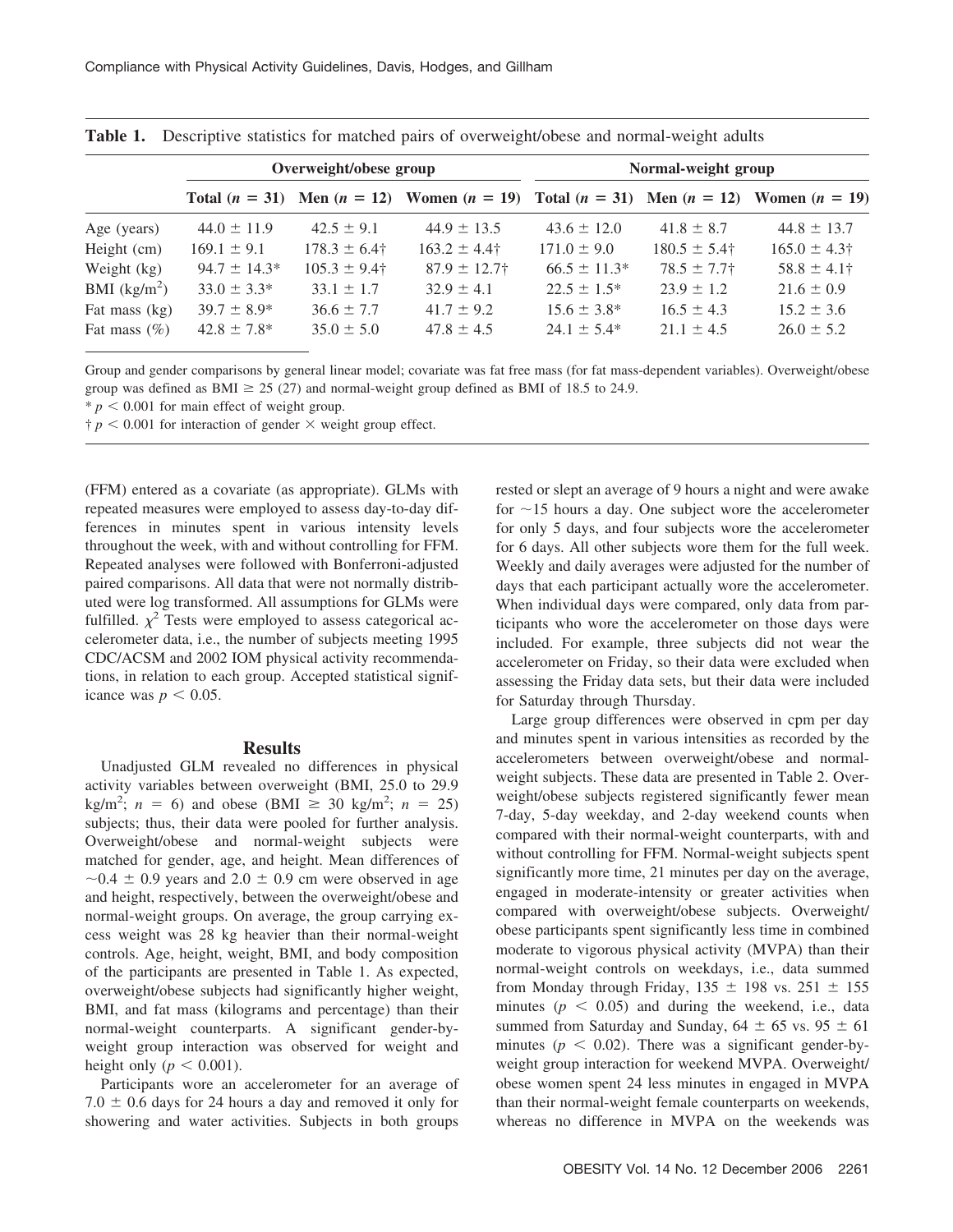**Table 2.** Total counts and minutes spent in different intensity level activities as measured with accelerometers by matched pairs of overweight/obese and normal-weight adults

|                                                       | Overweight/obese group     |                   |                     | Normal-weight group        |                   |                     |
|-------------------------------------------------------|----------------------------|-------------------|---------------------|----------------------------|-------------------|---------------------|
| <b>Physical activity parameters</b>                   | <b>Total</b><br>$(n = 31)$ | Men<br>$(n = 12)$ | Women<br>$(n = 19)$ | <b>Total</b><br>$(n = 31)$ | Men<br>$(n = 12)$ | Women<br>$(n = 19)$ |
| Counts for 7 days $(cpm)^*$                           | $227 \pm 153$              | $283 \pm 211$     | $192 \pm 91$        | $285 \pm 111$ ‡            | $297 \pm 155$     | $277 \pm 74$        |
| Light activity for 7 days $(min/d)*$                  | $1372 \pm 62$              | $1374 \pm 67$     | $1370 \pm 61$       | $1361 \pm 85$              | $1358 \pm 71$     | $1364 \pm 94$       |
| Moderate activity or greater for 7 days<br>$(min/d)*$ | $31 \pm 21$ ‡              | $42 \pm 18$       | $25 \pm 20$         | $52 \pm 28$ ±              | $58 \pm 36$       | $47 \pm 21$         |
| Weekday counts $(cpm)^*$                              | $237 \pm 195$ <sup>+</sup> | $306 \pm 288$     | $193 \pm 88$        | $295 \pm 115$ †            | $310 \pm 134$     | $285 \pm 105$       |
| Weekday moderate activity or greater<br>$(min/d)*$    | $27 \pm 22$                | $32 \pm 23$       | $24 \pm 20$         | $50 \pm 31$                | $53 \pm 35$       | $48 \pm 29$         |
| Weekend counts (cpm)*                                 | $216 \pm 113$ †            | $232 \pm 120$     | $205 \pm 111$       | $293 \pm 161$ †            | $285 \pm 219$     | $298 \pm 116$       |
| Weekend moderate activity or greater<br>$(min/d)*$    | $32 \pm 33$ †              | $45 \pm 40$       | $24 \pm 258$        | $48 \pm 31$ †              | $47 \pm 40$       | $48 \pm 25$ §       |

Data represent mean  $\pm$  standard deviation.

\* Statistical comparisons on non-normally distributed variables were performed using log-transformed data, but data are shown as non-transformed values for ease of interpretation. Mean comparisons with two (female, male)  $\times$  two (overweight/obese, normal-weight) general linear model with fat free mass entered as a covariate. Overweight/obese group was defined as BMI  $\geq$  25 (27) and normal-weight group defined as BMI of 18.5 to 24.9.

 $\uparrow$  *p* < 0.05 for main effects of weight group.

 $\frac{1}{2} p \leq 0.01$  for main effects of weight group.

 $\S p \leq 0.001$  for interaction of gender  $\times$  weight group effect.

observed between men and their weight groups. No other significant gender-by-weight group interactions for any of the other physical activity measures were observed.

Because there were no gender-by-weight group interaction effects for total counts and total MVPA, genders were combined for repeated measure analyses. There was no significant weight group by time interaction for day-to-day analyses of accelerometer counts or minutes spent in MVPA, indicating that the pattern of change in these variables was similar in the weight groups. However, there was an overall weight group effect for accelerometer counts and minutes spent in MVPA, indicating that these physical activity measures were significantly different between weight categories. Mean minutes spent in MVPA per day are summarized in Figure 1. Similar findings were seen in accelerometer counts (data not shown). Normal-weight subjects had higher accelerometer counts and spent significantly more time engaged in MVPA throughout the week when compared with overweight/obese subjects ( $p < 0.05$ ), with and without controlling for FFM. Bonferroni-adjusted paired comparisons determined that normal-weight subjects had higher accelerometer counts and spent more minutes in MVPA for days Monday through Thursday when compared



*Figure 1:* Minutes spent in moderate or greater intensity activity by overweight/obese  $($ **A** $)$  and normal-weight  $($  $)$  subjects as measured by accelerometry. Repeated measures analysis of covariance found that there was a significant weight group overall effect for minutes spent in MVPA ( $p < 0.05$ ). Bonferroni-adjusted paired comparisons indicated significant differences in means for minutes spent in MVPA between groups for days Monday through Thursday ( $p < 0.05$ ). Statistical comparisons on non-normally distributed variables were performed using log-transformed data, but data are shown as non-transformed values for ease of interpretation.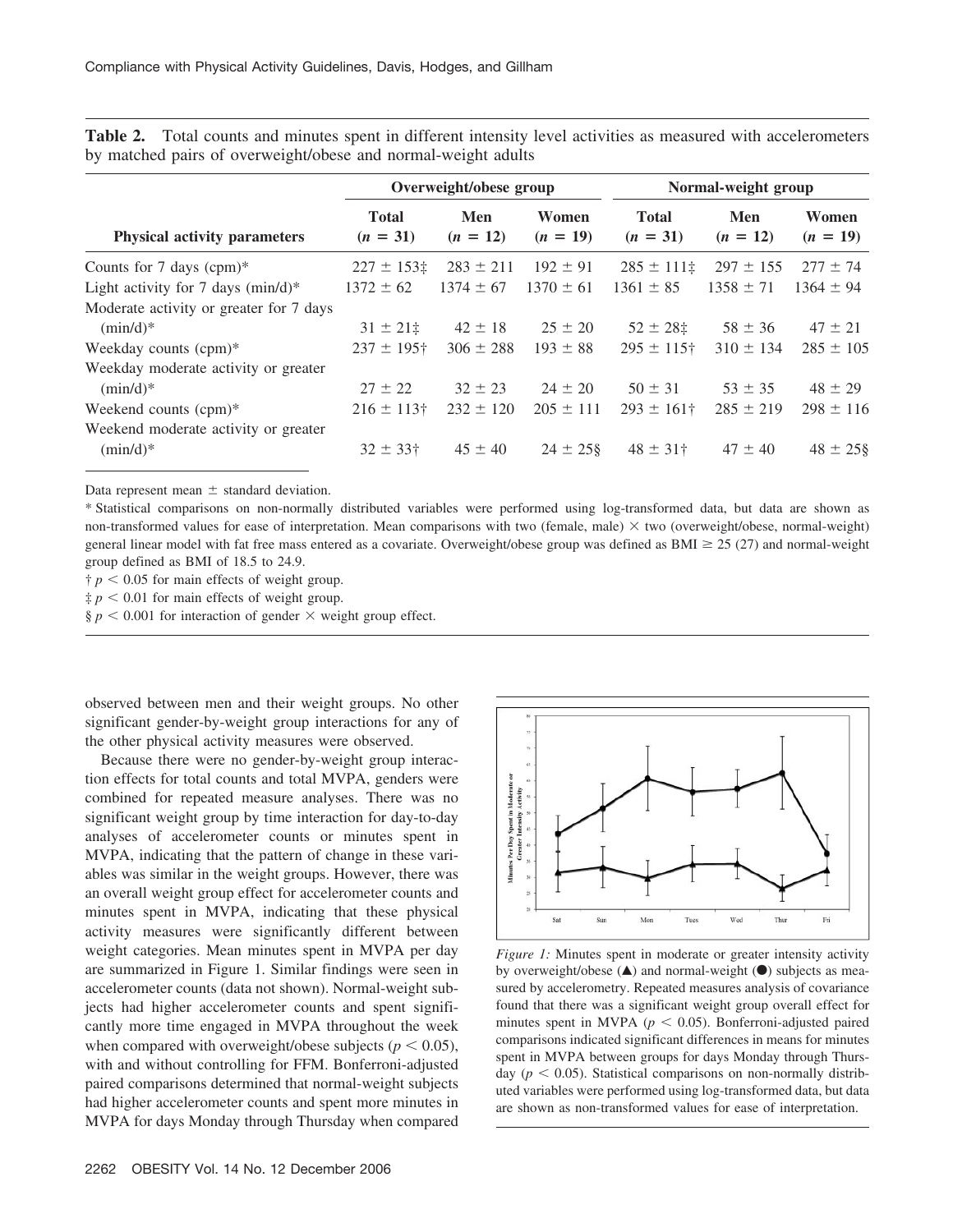

*Figure 2:* Percentage of overweight/obese and normal-weight subjects, as measured by accelerometry, who met the 1995 CDC/ ACSM recommendations  $(\geq 30 \text{ minutes/d of moderate intensity or})$ greater all days of the week) and the 2002 IOM recommendations  $\approx$  60 minutes/d for 7 days).  $\chi^2$  Tests showed that all overweight/ obese subjects were significantly less likely to meet the 1995 CDC/ACSM recommendations for exercise compared with their normal-weight controls (\*  $p < 0.05$ ; \*\*  $p < 0.001$ ).

with overweight/obese subjects; however, counts and time in MVPA did not differ on Friday, Saturday, or Sunday, where values for the two groups tended to converge.

The percentage of subjects meeting 1995 CDC/ACSM physical activity recommendations for 30 minutes of moderate-intensity or greater activity five or more times a week, or  $\geq 150$  minutes a week, and the percentage of subjects meeting 2002 IOM physical activity recommendations for over 60 minutes a day of moderate-intensity activity or greater, or  $\geq$ 420 minutes a week, based on accelerometer data are summarized in Figure 2.  $\chi^2$  Tests showed that normal-weight subjects were significantly more likely to meet 1995 recommendations when compared with overweight/obese subjects,  $94\%$  vs.  $71\%$  ( $p < 0.05$ ). Percentages of overweight/obese and normal-weight subjects meeting the 2002 physical activity recommendations did not differ. Only 13% of overweight/obese participants and 26% of normal-weight participants met the more stringent recommendations made by the IOM in 2002.

#### **Discussion**

In the past, investigators relied on subjective instruments, such as physical activity recall, records, and questionnaires, to evaluate physical activity. Although reported measures are relatively inexpensive and easy to administer, subjects often over-report activity. Research has found that obese individuals overestimate physical activity by 30% to 50% (16,17), whereas normal-weight adults over-report by 8% to 30% (18). Accelerometers provide investigators with an inexpensive and reliable objective measure of physical activity and allow direct comparisons between groups of subjects.

Accelerometer data indicated that overweight/obese subjects in the present study were significantly less active than their matched counterparts. These differences occurred in recorded accelerometer cpm throughout the week and time spent in MVPA for the entire week and most individual days. Based on accelerometer cpm, overweight and obese individuals were less active on weekends and weekdays when compared with their normal-weight match. These results were similar to studies conducted by Cooper et al. (19) and Rutter et al. (20), who reported that obese adults accumulated fewer activity counts than normal-weight adults. In contrast, Meijer et al. (21) and Tyron et al. (22) found no difference in activity counts between obese and normal-weight individuals. However, Meijer and Tyron employed different types and models of accelerometers from those used in our laboratory, and none of the other studies employed overweight/obese and normal-weight subjects matched for gender, age, and height.

Accelerometry allows for comparison of minutes spent in different intensities in an obese/overweight and normalweight population; however, few studies have examined this phenomenon using overweight/obese subjects matched for gender, age, and height with those of normal weight. In the present study, overweight and obese participants spent significantly less time in MVPA for the entire week, and during weekdays and weekends than their normal-weight counterparts, and weekend differences were observed for women but not men. Cooper et al. (19), who studied 72 normal-weight and 12 obese adults, found that obese adults spent significantly less time in activity of at least moderate intensity than non-obese adults on weekends; however, in their study, this difference was absent among their subjects on weekdays. Ekelund et al. (23) employed both accelerometers and DLW methods and found that obese adolescents spent significantly less accumulated time in moderate-intensity physical activity when compared with normal-weight subjects matched for height and age. Levine et al. (24), using inclinometers, an instrument that measures angles and elevation, and accelerometers found that lean individuals stand for 2 hours longer per day than obese individuals. These results suggest that activities associated with the routines of daily life (called non-exercise activity thermogenesis) are also affected by obesity status. All of these results indicate that if an overweight/ obese individual spent more time in MVPA and adopted the non-exercise activity thermogenesis-enhanced behavior, they could considerably increase their daily energy expenditure, which would, in the absence of increased food intake, result in substantial weight loss.

To our knowledge, only one other study has used accelerometers to assess how many adults met 1995 CDC recommendations for exercise. Cooper et al. (19), who also used the Actigraph, found that only 80% of non-obese participants and 60% of the obese accumulated at least 30 minutes of moderate-intensity activity on 5 or more days of the week. Among subjects in the present study, over 70% of the overweight/obese subjects and over 90% of our normal-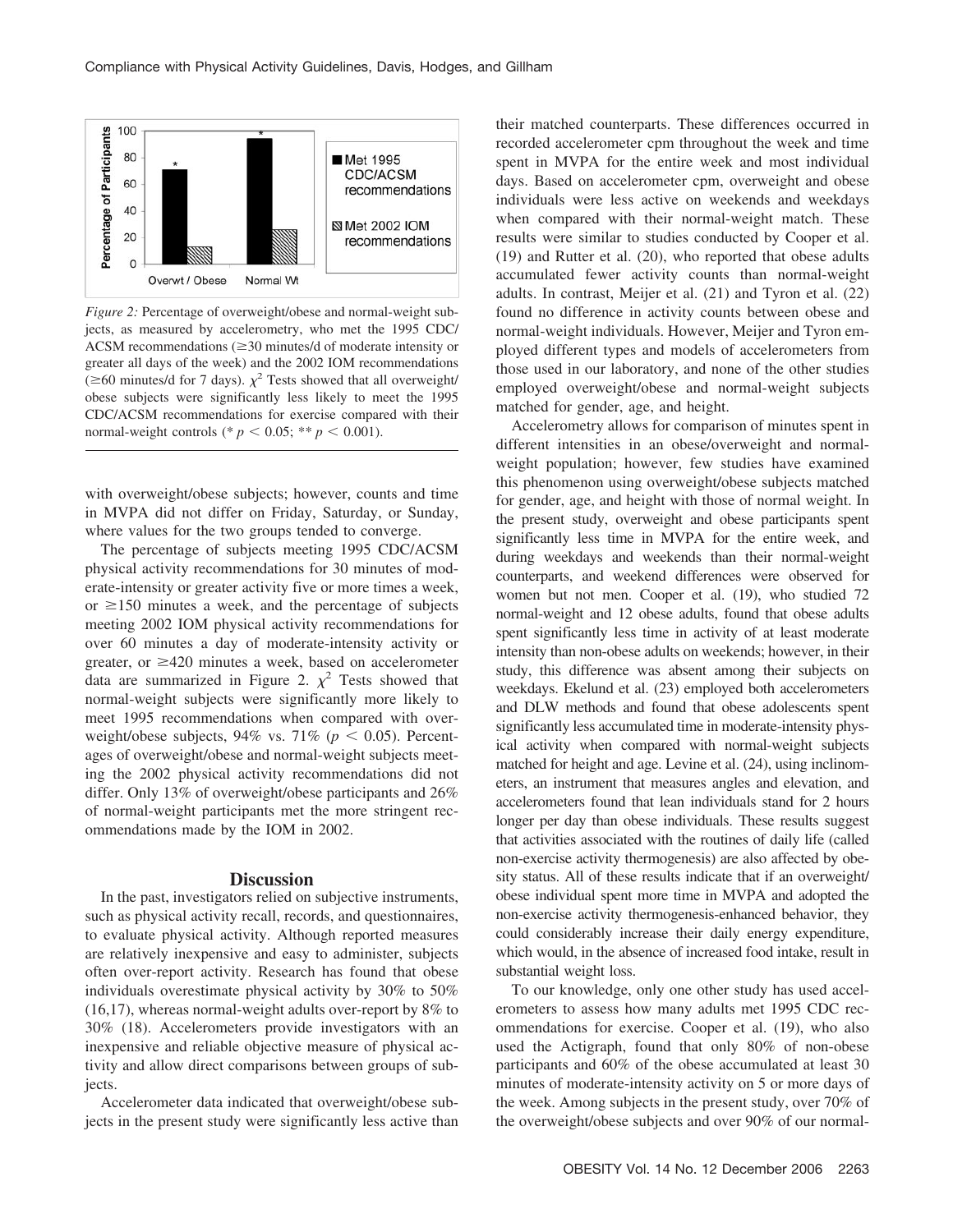weight subjects met 1995 CDC/ACSM recommendations, but only 13% of overweight/obese and 26% normal-weight subjects met 2002 IOM recommendations for 420 minutes or more of moderate-intensity exercise over the week. Previous well-known studies have shown that long-term weight loss is improved as exercise participation nears the current recommendation by the IOM (25,26).

It is likely that more of our participants than the subjects studied by Cooper et al. (19) met the 1995 recommendations because they volunteered for a study evaluating exercise and energy expenditure and probably were more active than the general population. Thus, among the general population, it is likely that larger percentages of both overweight/obese and normal-weight adults do not meet either 1995 or 2002 national recommendations for exercise. Possibly a more modest recommendation would encourage more adults to exercise to meet their goals for weight management.

The major limitation of our study is that it is crosssectional in nature and does not allow definitive conclusions regarding the cause-and-effect relationship between physical activity measures and adiposity. Another limitation is the relatively small sample size. However, the limitations of the small sample size is somewhat offset by the objective measures of physical activity (accelerometers) and the matched participant design. Another limitation is that accelerometers have some margin of error when measuring physical activity in free-living populations. The waist-mounted accelerometers may not capture all of a person's motion, especially arm movement, e.g., cooking, golf, deskwork, and weight training (6,11). In addition, the model of accelerometers used in the current study could not be used for swimming or other water activities. However, our participants were asked to keep a log of all swimming and water activities and to record any activities performed that required excessive arm movement. Fortunately, very few of our participants  $(n = 5)$  were swimmers, two in the overweight group and three in the normal-weight group, and their logs allowed us to account for the additional minutes spent in MVPA.

The present study found that obese and overweight adults were less physically active, on the basis of recorded accelerometer counts throughout the week and on the amount of time spent engaged in moderate-intensity activity or greater, than their normal-weight counterparts matched for age, gender, and height; and over two-thirds of both overweight/ obese and normal-weight subjects met 1995 CDC/ACSM national exercise recommendations, whereas about onefourth or less of either group met 2002 IOM exercise recommendations. These results suggest the amount of time spent in moderate-intensity activity or greater is associated with weight status. Weight loss/maintenance interventions should encourage individuals to increase MVPA; however, as indicated by our population, which was probably more active than most, the 2002 IOM may be too ambitious for the average adult. Practitioners, specifically registered dietitians and health educators, as well as other health care workers, should consider using objective instruments like the accelerometer to help their clients and patients monitor their physical activity levels and realign these levels with current recommendations.

## **Acknowledgments**

We are grateful to the subjects for cheerful participation in the study without compensation other than individual results. In addition, we thank the Department of Kinesiology and Health Education (University of Texas, Austin), particularly Philip R. Stanforth, for support of data collection activities, especially the measurement of body composition with DXA. We appreciate the support of the Graduate Program in Nutritional Sciences for procurement of the accelerometers and for the financial support of J.N.D. and V.A.H. with teaching assistantships. We appreciate the contributions of Kendra Burke, honors student in Nutrition and Dietetics, who assisted with data collection and entry. Jack H. Wilmore kindly reviewed the early stages of the manuscript. No conflicts of interest are declared.

#### **References**

- 1. **Schoeller DA, Hnilicka JM.** Reliability of the doubly labeled water method for the measurement of total daily energy expenditure in free-living subjects. *J Nutr*. 1996;126:348 –54S.
- 2. **Westerterp KR, Brouns F, Saris W, Hoor F.** Comparison of doubly labeled water with respirometry at low- and highactivity levels. *J Appl Physiol*. 1988;65:53– 6.
- 3. **Coward WA, Prentice AM, Murgatroyd PR, et al.** In: van Es AJH, ed. *Human Energy Metabolism: Physical Activity and Energy Expenditure Measurements in Epidemiological Research Based upon Direct and Indirect Calorimetry.* Wageningen, The Netherlands: Stichting Nederlands Instituut voor de Voeding; 1984.
- 4. **Montoye HJ, Kemper CG, Saris W, Washburn RA.** *Measuring Physical Activity and Energy Expenditure*. Champaign, IL: Human Kinetics; 1996.
- 5. **Freedson PS, Melanson E, Sirard J.** Calibration of the Computer Science and Application, Inc. accelerometer. *Med Sci Sports Exerc*. 1998;30:777– 81.
- 6. **Hendelman D, Miller K, Debold BE, Freedson PS.** Assessment of moderate intensity physical activity in the field. *Med Sci Sports Exerc*. 2000;32:S442–9.
- 7. **Nichols JF, Morgan CG, Chabot LE, Sallis JF, Calfas KJ.** Assessment of physical activity with the Computer Science and Applications, Inc., accelerometer: laboratory versus field validation. *Res Q Exerc Sport*. 2000;71:36 – 43.
- 8. **Pate RR, Pratt M, Blair SN, et al.** Physical activity and public health: a recommendation from the Centers for Disease Control and Prevention and the American College of Sports Medicine. *JAMA*. 1995;273:402–7.
- 9. **CDC.** Physical activity trends: United States, 1990-1998. *Morb Mort Week Rep*. 2001;50:166 –9.